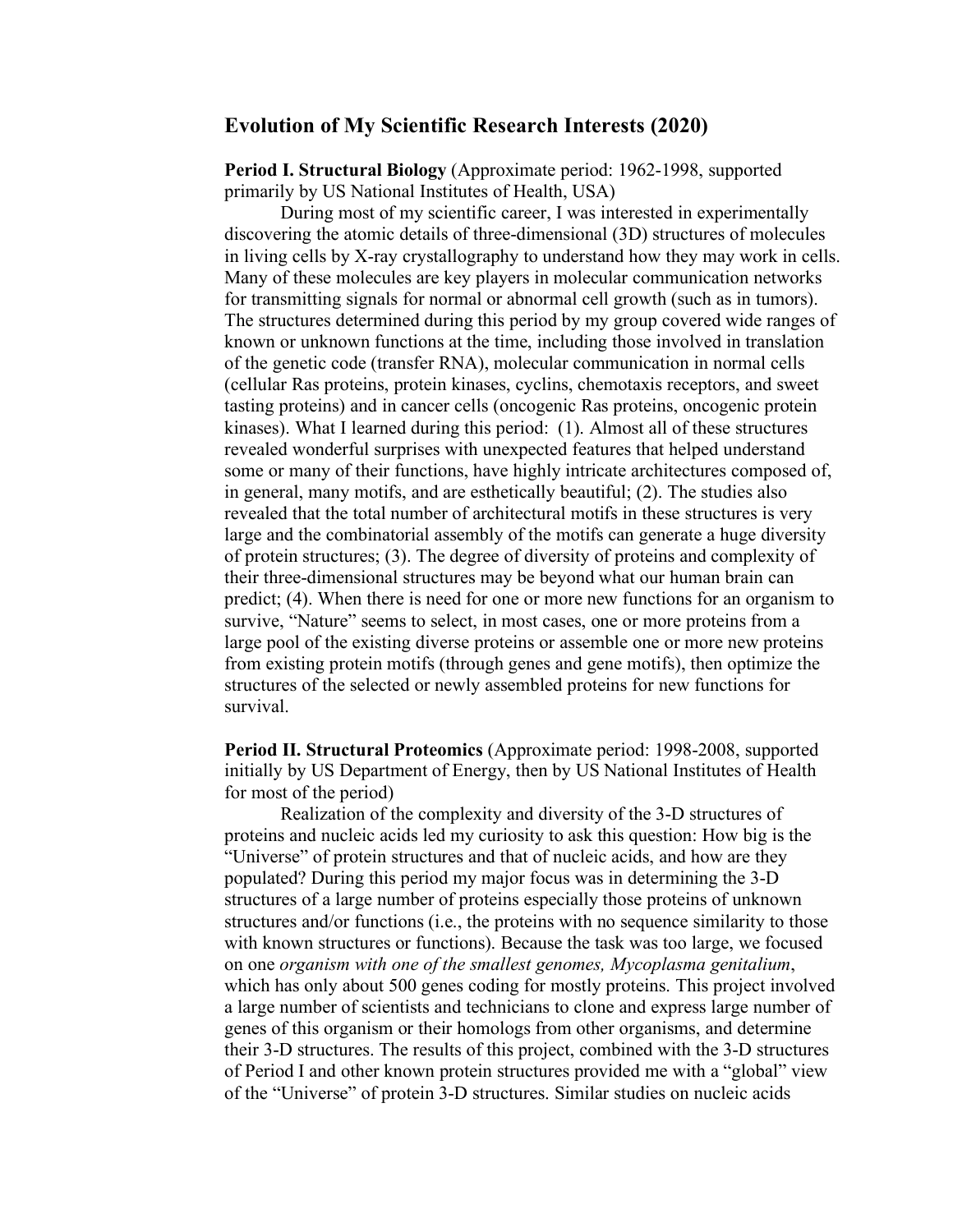(DNAs and RNAs) resulted in also a "global" view of the "Universe" of the conformational space (shape variations) of building blocks of nucleic acids, revealing possible pathways of conformational transitions found in DNA and RNA. During this period I learned: (1). About half of the new structures have their protein "folds" (the architectural motifs of the backbone structure) similar to those already observed among the proteins of known structures. This highlighted the fact that two proteins of different amino acid sequences can have the same or similar protein fold; (2). The proteins of similar folds often have related functions; (3). The "Universe" of protein architectural (fold) motifs is finite and sparsely populated, but their combinatorial assembly generates a huge diversity of protein structures; (4). Among the five protein fold classes ( $\alpha$ ,  $\beta$ ,  $\alpha+\beta$ ,  $\alpha/\beta$  and coil), the α/β fold class, proteins consisting of mostly alternating α-helix and β-strand, evolved most recently from  $\alpha$ + $\beta$ class, the proteins consisting of random mixture of α-helices and β-strands, and became the most populated fold class.

**Period III. Drug discovery** (Approximate period: 2001-2011, supported by Plexxikon, Inc. Berkeley, CA, USA)

My previous experiences with 3-D structures of proteins suggested that, with the dramatic technical development in X-ray crystallography during the last two decades, it should be possible to develop small molecule drugs in a much shorter time and with reduced cost than prevailing (around year 2000) approaches by major pharmaceutical companies. With two colleagues, we founded a small company in Berkeley, CA, Plexxikon, and developed a process called "Scaffoldbased drug design." Using this approach, Plexxikon discovered (during 2001- 2005) a drug candidate against metabolic syndrome, including type 2 diabetes, in a very short time and at low cost. The candidate was licensed out to a large pharmaceutical company, which was subsequently acquired by another large company, that terminated the project. The second drug developed (2006 –2011) was against malignant melanoma, one of the deadliest cancers, again in a very short time and at a much lower cost. This drug (Vemurafenib which has the commercial name of Zelboraf) was one of the first "personalized and targeted drugs" approved by US FDA through a "fast track" process. Success of this discovery highlighted the important role of individual genomic susceptibility to diseases and treatment responses. This realization directed my current interest in genomic variations in Humans (see below).

**Period IV. Computational Genomics** (Approximate period: 2008–present, supported by World Class University Program, Republic of Korea ("South Korea") and a gift grant to University of California, Berkeley).

A "global (wide-angle)" view of the "Universe" of the architecture of protein structure (see above) raised my curiosity to the possibility of constructing an "even wider-angle" view of all living organisms, describable by the whole genome sequences that became available for many organisms covering the three domains of life (Archaea, Bacteria, and Eukarya). Since each organism can be represented by a "book" written with four-letter alphabets (A, T, C, G) with no spaces, we have developed a method, **"Feature Frequency Profile (FFP)"**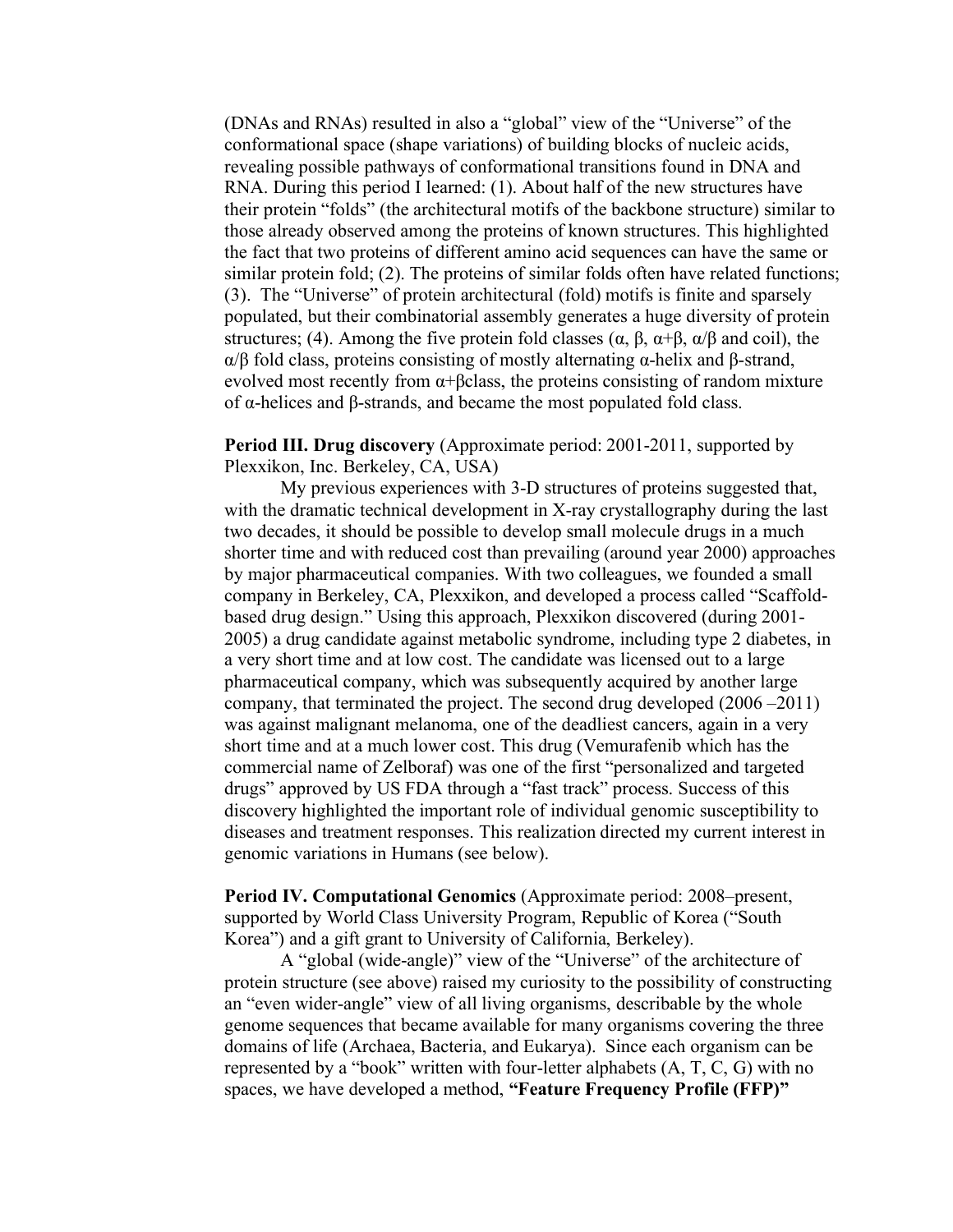**method**, to quantitatively calculate the degree of difference between any two books. This method is an adaptation of "Word Frequency Profile" method, commonly used to compare two books with, for example, 26-letter alphabets using **Natural Language Analysis** algorithms based on Information Theory.

## **A. Whole-proteome "Tree of Life": a new phylogeny of all extant organisms.**

An "Organism Tree of Life (ToL)" can be considered as a metaphorical and conceptual tree to capture a simplified narrative of the complex and unpredictable evolutionary courses of all living organisms. Currently, the most common approach has been to construct a "gene ToL", as a surrogate for the organism ToL, by selecting a group regions (that can be aligned with high reliability) of each of the select genes/proteins to represent each organism. Such selected regions, however, account for a small fraction of all genes/proteins and even smaller fraction of the whole genome of an organism. During the last decades, whole-genome sequences of many extant organisms became available, providing an opportunity to construct a "whole-genome or whole-proteome ToL" using our FFP method without sequence alignment. We have been able to construct a "Whole-proteome ToL" for over 4,000 extant organisms, for which whole genome sequences are available in the public genome database. The most surprising and unexpected feature of our ToL was that the founders of all 5 Kingdoms of all living organisms (Bacteria, Archaea, Fungi, Plants, and Animals) emerged in a **"deep Burst"** near the root of the ToL, a feature not observed in all earlier ToLs constructed based on a set of selected gene or protein regions that can be multiply aligned. Encouraged by this observation, we have started to construct whole genome/proteome ToLs for separate groups of organisms at the phylogenic levels of Phylum, Class, and Order.

## **B. Whole genome variation of Human species.**

Most regions of genomes of normal human cells have been found to have the same sequences among individuals, but a small fraction, spread throughout the genome, have variations within a population group. Of these, the **single nucleotide variations** (SNVs) account for the largest number of variations and, have been identified in over 80 million genomic positions out of 3 billion positions (loci) in a whole haploid genome. It has been widely accepted that the analysis of SNVs may be able to allow one to predict the genomic component of the **disease susceptibility** of individuals to complex diseases such as cancers, neurological diseases, autoimmune diseases and other traits. So far, the results from the current analysis methods (e.g. Genome-wide Association Studies method) and interpretation of the results have yielded information of limited predictive value of practical utility for making health-related decisions at individual or population level without information of family histories.

Since prevention and early diagnosis of cancer are the most effective way of avoiding psychological, physical, and financial suffering from cancer, we